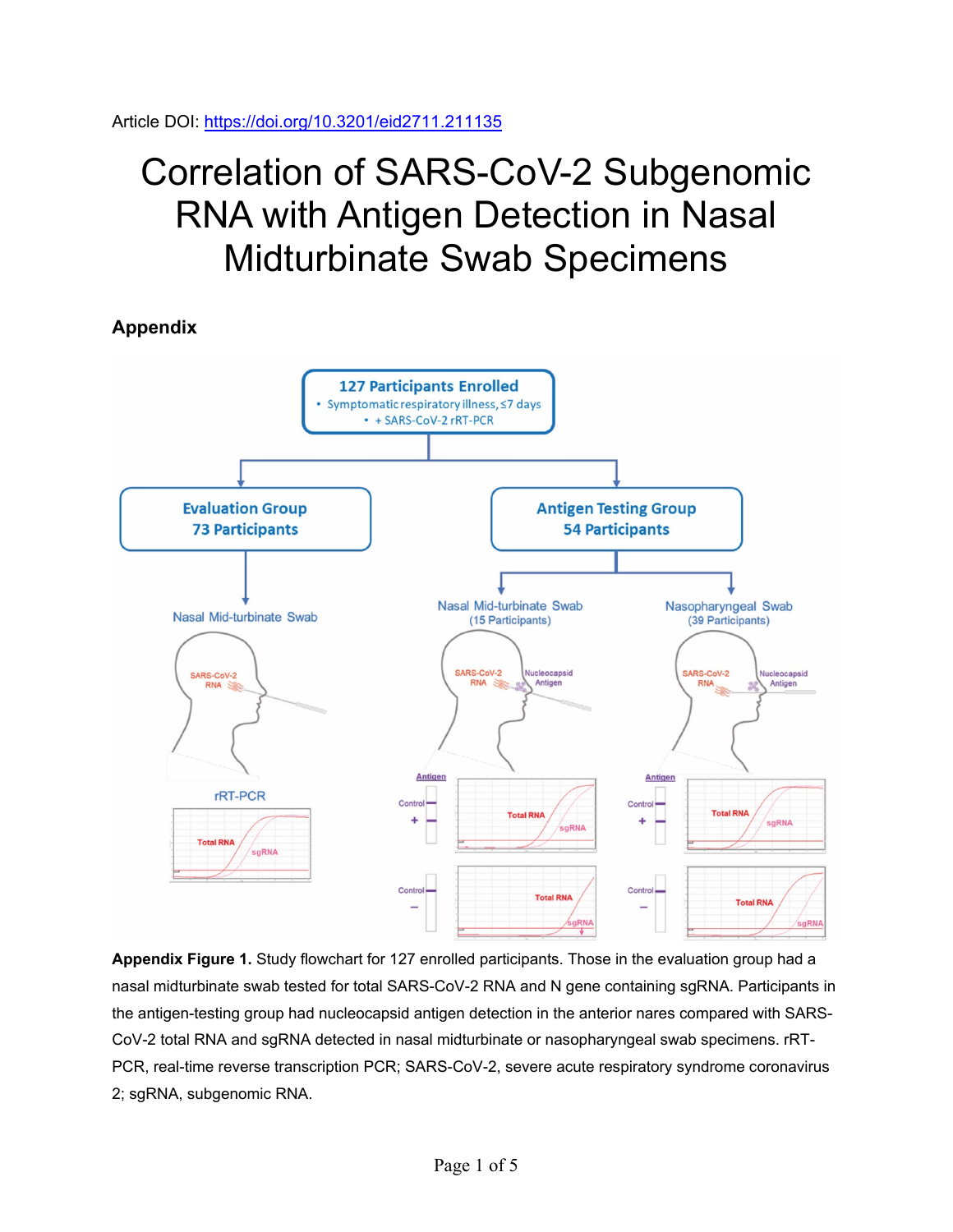

**Appendix Figure 2.** Linear regression of rRT-PCR results for sgRNA (sgN2, purples line) and total severe acute respiratory syndrome coronavirus 2 (SARS-CoV-2 RNA) (N2, blue line) using a 10-fold dilution series of 4 nasal midturbinate samples from the evaluation group. A standard curve was generated by using sgRNA and total RNA  $C_t$  values from a single sample (purple and blue triangles, respectively), accounting for sgRNA abundance relative to total RNA when plotting the first dilution. Series from the remaining samples were normalized to these standard curves and all data was incorporated in a linear regression. Plot displays the linear regression line and 95% CI (shaded region). Efficiency of rRT-PCRs based on this regression are 95.6% for N2 and 81.3% for sgN2. Ct, cycle threshold; rRT-PCR, real-time reverse transcription PCR; sgRNA, subgenomic RNA.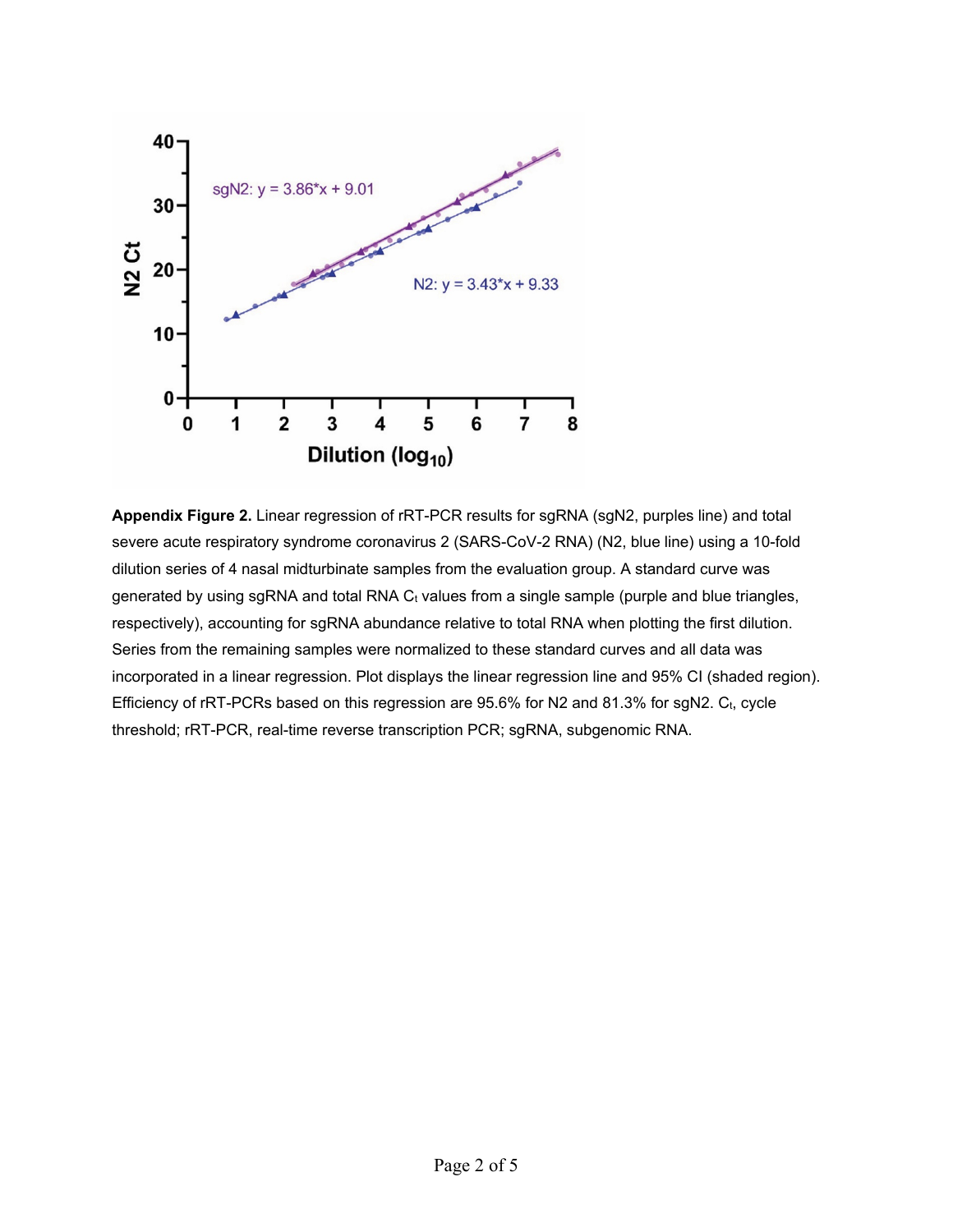

**Appendix Figure 3.** Distribution of SARS-CoV-2 rRT-PCR, real-time reverse transcription PCR (rRT-PCR) C<sub>t</sub>, values (N2 target) in adult and pediatric nasal midturbinate swab specimens from A) the evaluation group and B) comparison of the percentage of total SARS-CoV-2 RNA accounted for by sgRNA. Horizontal bars indicated means, and error bars indicate SDs. C<sub>t</sub>, cycle threshold; ns, not significant; SARS-CoV-2, severe acute respiratory syndrome coronavirus 2; sgRNA, subgenomic RNA. \*\*\*p<0.001.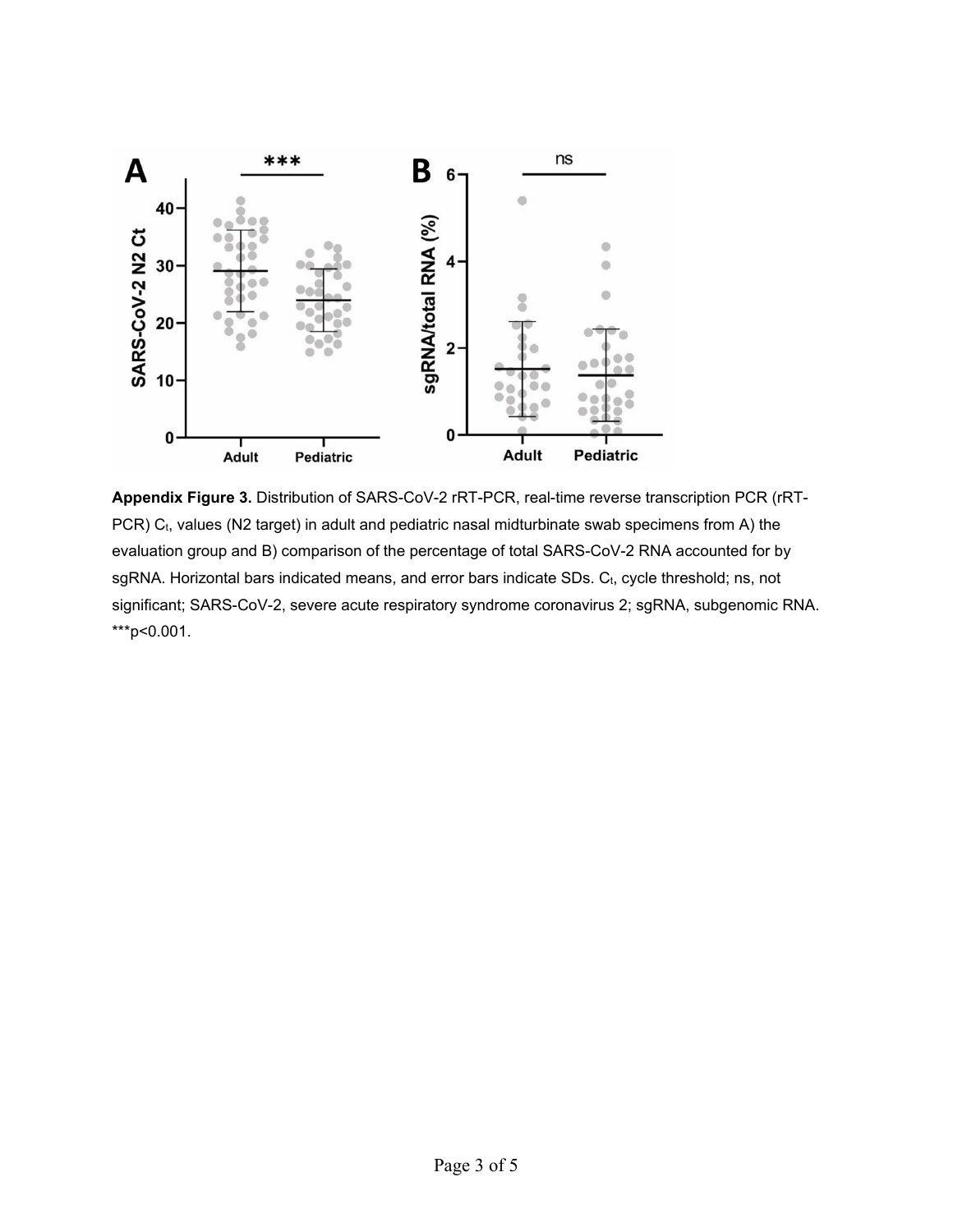

**Appendix Figure 4.** Percentage of severe acute respiratory syndrome coronavirus 2 (SARS-CoV-2) total RNA accounted for by sgRNA in nasopharyngeal swab specimens from participants who were positive or negative for nucleocapsid antigen. Horizontal bars indicate means, and error bars indicate SDs. Ag, antigen; Neg, negative; Pos, positive; sgRNA, subgenomic RNA. \*p<0.05.